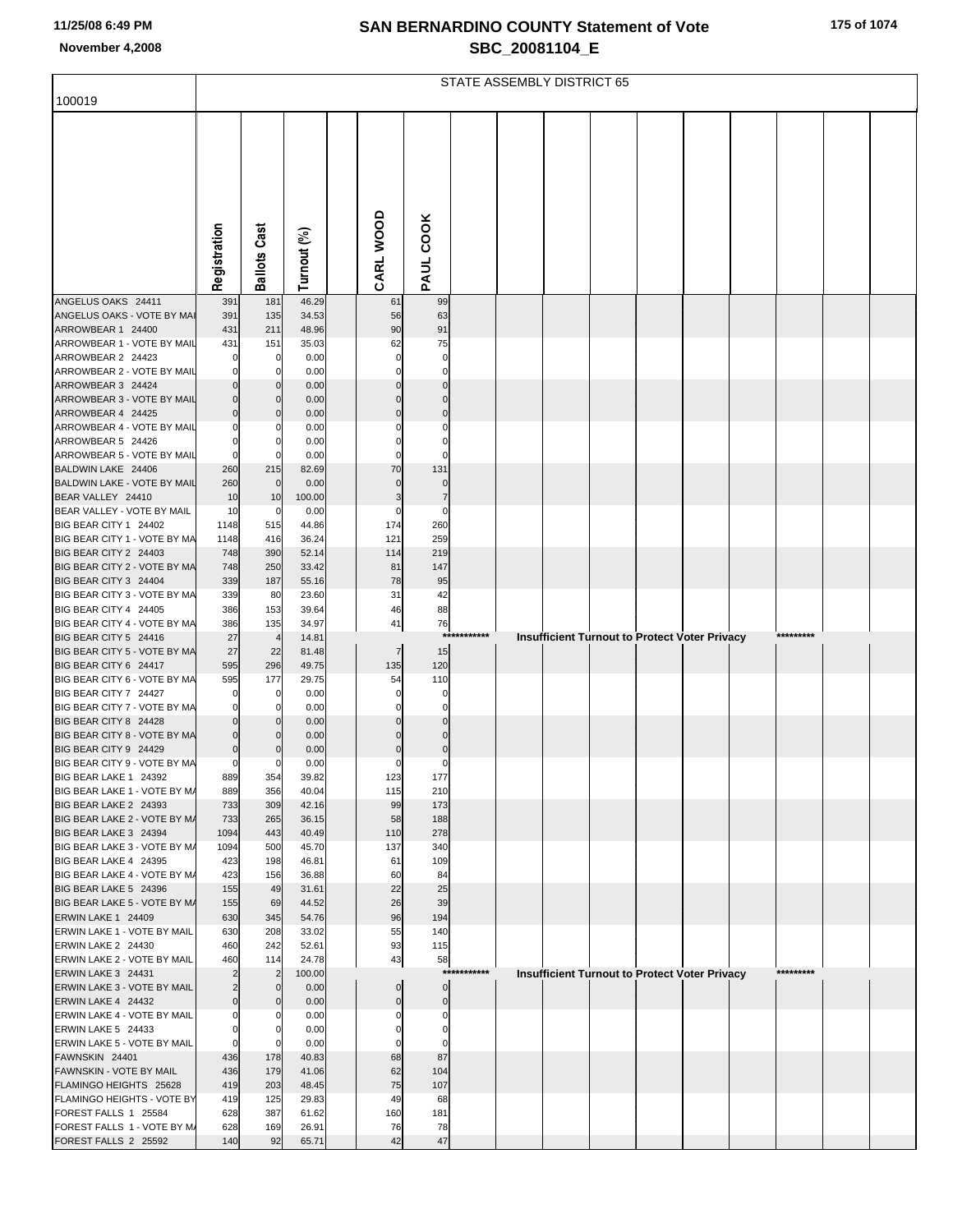|                                                      | STATE ASSEMBLY DISTRICT 65 |                               |                |  |                         |                      |             |  |  |  |  |                                                      |           |  |
|------------------------------------------------------|----------------------------|-------------------------------|----------------|--|-------------------------|----------------------|-------------|--|--|--|--|------------------------------------------------------|-----------|--|
| 100019                                               |                            |                               |                |  |                         |                      |             |  |  |  |  |                                                      |           |  |
|                                                      | Registration               | <b>Ballots Cast</b>           | Turnout (%)    |  | CARL WOOD               | PAUL COOK            |             |  |  |  |  |                                                      |           |  |
| FOREST FALLS 2 - VOTE BY M/                          | 140                        | $\mathbf 0$                   | 0.00           |  | $\mathbf 0$             | $\mathbf 0$          |             |  |  |  |  |                                                      |           |  |
| FOREST FALLS 3 25593                                 | $\Omega$                   | $\mathbf 0$                   | 0.00           |  | $\Omega$                | $\Omega$             |             |  |  |  |  |                                                      |           |  |
| FOREST FALLS 3 - VOTE BY M/                          | 0                          | $\mathbf 0$<br>$\Omega$       | 0.00           |  | $\Omega$                |                      |             |  |  |  |  |                                                      |           |  |
| FOREST FALLS 4 25594<br>FOREST FALLS 4 - VOTE BY M/  |                            | 0                             | 0.00<br>0.00   |  |                         |                      |             |  |  |  |  |                                                      |           |  |
| FOREST FALLS 5 25595                                 |                            | C                             | 0.00           |  |                         |                      |             |  |  |  |  |                                                      |           |  |
| FOREST FALLS 5 - VOTE BY M/                          |                            | $\mathbf 0$                   | 0.00           |  | $\Omega$                |                      |             |  |  |  |  |                                                      |           |  |
| FOREST FALLS 6 25596<br>FOREST FALLS 6 - VOTE BY M/  | $\Omega$                   | $\mathbf 0$<br>$\mathbf 0$    | 0.00<br>0.00   |  | $\Omega$                | $\Omega$             |             |  |  |  |  |                                                      |           |  |
| FOREST FALLS 7 25597                                 | 0                          | 0                             | 0.00           |  |                         |                      |             |  |  |  |  |                                                      |           |  |
| FOREST FALLS 7 - VOTE BY M/                          | 0                          | $\mathbf 0$                   | 0.00           |  | $\Omega$                | $\Omega$             |             |  |  |  |  |                                                      |           |  |
| FOREST FALLS 8 25598                                 | 13                         | 10                            | 76.92          |  |                         | 10                   |             |  |  |  |  |                                                      |           |  |
| FOREST FALLS 8 - VOTE BY M/<br>FOREST FALLS 9 25599  | 13<br>0                    | $\overline{0}$<br>$\mathbf 0$ | 0.00<br>0.00   |  | $\Omega$<br>$\Omega$    | $\Omega$<br>$\Omega$ |             |  |  |  |  |                                                      |           |  |
| FOREST FALLS 9 - VOTE BY M/                          | $\mathbf 0$                | $\mathbf 0$                   | 0.00           |  | $\Omega$                | $\Omega$             |             |  |  |  |  |                                                      |           |  |
| FOREST FALLS 10 25600                                |                            | $\Omega$                      | 0.00           |  |                         |                      |             |  |  |  |  |                                                      |           |  |
| FOREST FALLS 10 - VOTE BY M<br>FOREST FALLS 11 25601 |                            | 0<br>C                        | 0.00<br>0.00   |  | $\Omega$<br>$\Omega$    | C                    |             |  |  |  |  |                                                      |           |  |
| FOREST FALLS 11 - VOTE BY M                          | $\Omega$                   | $\mathbf 0$                   | 0.00           |  | $\mathbf 0$             | $\Omega$             |             |  |  |  |  |                                                      |           |  |
| FOREST FALLS 12 25602                                | $\Omega$                   | $\mathbf 0$                   | 0.00           |  | $\mathbf 0$             | $\Omega$             |             |  |  |  |  |                                                      |           |  |
| FOREST FALLS 12 - VOTE BY M                          | $\Omega$                   | $\mathbf 0$                   | 0.00           |  | $\pmb{0}$               | $\pmb{0}$            | *********** |  |  |  |  |                                                      | ********* |  |
| FOREST FALLS 13 25603<br>FOREST FALLS 13 - VOTE BY M |                            | 2<br>$\mathbf 0$              | 50.00<br>0.00  |  | $\mathbf 0$             | $\mathbf 0$          |             |  |  |  |  | <b>Insufficient Turnout to Protect Voter Privacy</b> |           |  |
| FOREST FALLS 14 25604                                |                            | C                             | 0.00           |  |                         | 0                    |             |  |  |  |  |                                                      |           |  |
| FOREST FALLS 14 - VOTE BY M                          | $\Omega$                   | $\mathbf 0$                   | 0.00           |  | $\mathbf 0$             | $\Omega$             |             |  |  |  |  |                                                      |           |  |
| FOREST FALLS 15 25605                                | $\Omega$                   | $\mathbf 0$                   | 0.00           |  | $\Omega$                | $\sqrt{ }$           |             |  |  |  |  |                                                      |           |  |
| FOREST FALLS 15 - VOTE BY M<br>FOREST FALLS 16 25606 | $\Omega$                   | $\mathbf 0$<br>$\Omega$       | 0.00<br>0.00   |  | $\Omega$                | $\Omega$             |             |  |  |  |  |                                                      |           |  |
| FOREST FALLS 16 - VOTE BY M                          | 0                          | 0                             | 0.00           |  | 0                       |                      |             |  |  |  |  |                                                      |           |  |
| FOREST FALLS 17 25607                                |                            | C                             | 0.00           |  |                         |                      |             |  |  |  |  |                                                      |           |  |
| FOREST FALLS 17 - VOTE BY M                          | $\Omega$<br>$\Omega$       | $\mathbf 0$<br>$\Omega$       | 0.00           |  | $\Omega$                |                      |             |  |  |  |  |                                                      |           |  |
| FOREST FALLS 18 25608<br>FOREST FALLS 18 - VOTE BY M | 0                          | $\Omega$                      | 0.00<br>0.00   |  | $\Omega$                | $\mathsf{C}$         |             |  |  |  |  |                                                      |           |  |
| FOREST FALLS 19 25609                                | 0                          | 0                             | 0.00           |  |                         |                      |             |  |  |  |  |                                                      |           |  |
| <b>FOREST FALLS 19 - VOTE BY M</b>                   | 0                          | $\overline{0}$                | 0.00           |  |                         |                      |             |  |  |  |  |                                                      |           |  |
| FOREST FALLS 20 25610<br>FOREST FALLS 20 - VOTE BY M | 0<br>$\mathbf 0$           | $\mathbf 0$<br>$\mathbf 0$    | 0.00<br>0.00   |  | $\Omega$<br>$\mathbf 0$ | 0<br>$\Omega$        |             |  |  |  |  |                                                      |           |  |
| GREEN VALLEY LAKE 24397                              | 299                        | 131                           | 43.81          |  | 36                      | 79                   |             |  |  |  |  |                                                      |           |  |
| <b>GREEN VALLEY LAKE - VOTE B</b>                    | 299                        | 96                            | 32.11          |  | 28                      | 63                   |             |  |  |  |  |                                                      |           |  |
| HIGHLAND 22 24858                                    | 0                          | 0                             | 0.00           |  | $\Omega$                | $\mathbf 0$          |             |  |  |  |  |                                                      |           |  |
| HIGHLAND 22 - VOTE BY MAIL<br>JOSHUA TREE 1 25403    | 0<br>346                   | $\mathbf 0$<br>127            | 0.00<br>36.71  |  | $\Omega$<br>47          | 0<br>67              |             |  |  |  |  |                                                      |           |  |
| JOSHUA TREE 1 - VOTE BY MA                           | 346                        | 148                           | 42.77          |  | 55                      | 84                   |             |  |  |  |  |                                                      |           |  |
| JOSHUA TREE 5 25407                                  | 1175                       | 459                           | 39.06          |  | 173                     | 247                  |             |  |  |  |  |                                                      |           |  |
| JOSHUA TREE 5 - VOTE BY MA<br>JOSHUA TREE 7 25410    | 1175                       | 495                           | 42.13<br>76.67 |  | 187<br>3                | 286                  |             |  |  |  |  |                                                      |           |  |
| JOSHUA TREE 7 - VOTE BY MA                           | 30<br>30                   | 23<br>$\overline{0}$          | 0.00           |  | $\Omega$                | 19<br>0              |             |  |  |  |  |                                                      |           |  |
| JOSHUA TREE 8 25411                                  | 38                         | 32                            | 84.21          |  | 12                      | 19                   |             |  |  |  |  |                                                      |           |  |
| JOSHUA TREE 8 - VOTE BY MA                           | 38                         | $\overline{0}$                | 0.00           |  | $\mathbf 0$             | $\mathbf{0}$         |             |  |  |  |  |                                                      |           |  |
| JOSHUA TREE 9 25412<br>JOSHUA TREE 9 - VOTE BY MA    | 8<br>8                     | 8<br>$\mathbf 0$              | 100.00<br>0.00 |  | 5<br>$\Omega$           | 3<br>$\Omega$        |             |  |  |  |  |                                                      |           |  |
| JOSHUA TREE 10 25413                                 | 6                          | 5                             | 83.33          |  |                         |                      |             |  |  |  |  |                                                      |           |  |
| JOSHUA TREE 10 - VOTE BY M/                          | 6                          | 0                             | 0.00           |  |                         |                      |             |  |  |  |  |                                                      |           |  |
| JOSHUA TREE 11 25414                                 |                            |                               | 0.00           |  |                         |                      |             |  |  |  |  |                                                      |           |  |
| JOSHUA TREE 11 - VOTE BY M/<br>JOSHUA TREE 12 25415  | 0                          | $\mathbf 0$<br>$\mathbf 0$    | 0.00<br>0.00   |  | $\Omega$<br>$\Omega$    | $\Omega$             |             |  |  |  |  |                                                      |           |  |
| JOSHUA TREE 12 - VOTE BY M/                          | 0                          | $\mathbf{0}$                  | 0.00           |  | $\mathbf 0$             | $\mathbf 0$          |             |  |  |  |  |                                                      |           |  |
| JOSHUA TREE 13 25416                                 | 167                        | 115                           | 68.86          |  | 46                      | 64                   |             |  |  |  |  |                                                      |           |  |
| JOSHUA TREE 13 - VOTE BY M/                          | 167                        | $\mathbf 0$                   | 0.00           |  | $\mathbf 0$             | $\mathbf 0$          |             |  |  |  |  |                                                      |           |  |
| JOSHUA TREE 14 25417<br>JOSHUA TREE 14 - VOTE BY M/  | 42<br>42                   | 29<br>$\mathbf 0$             | 69.05<br>0.00  |  | 8<br>$\Omega$           | 19<br>$\mathbf 0$    |             |  |  |  |  |                                                      |           |  |
|                                                      |                            |                               |                |  |                         |                      |             |  |  |  |  |                                                      |           |  |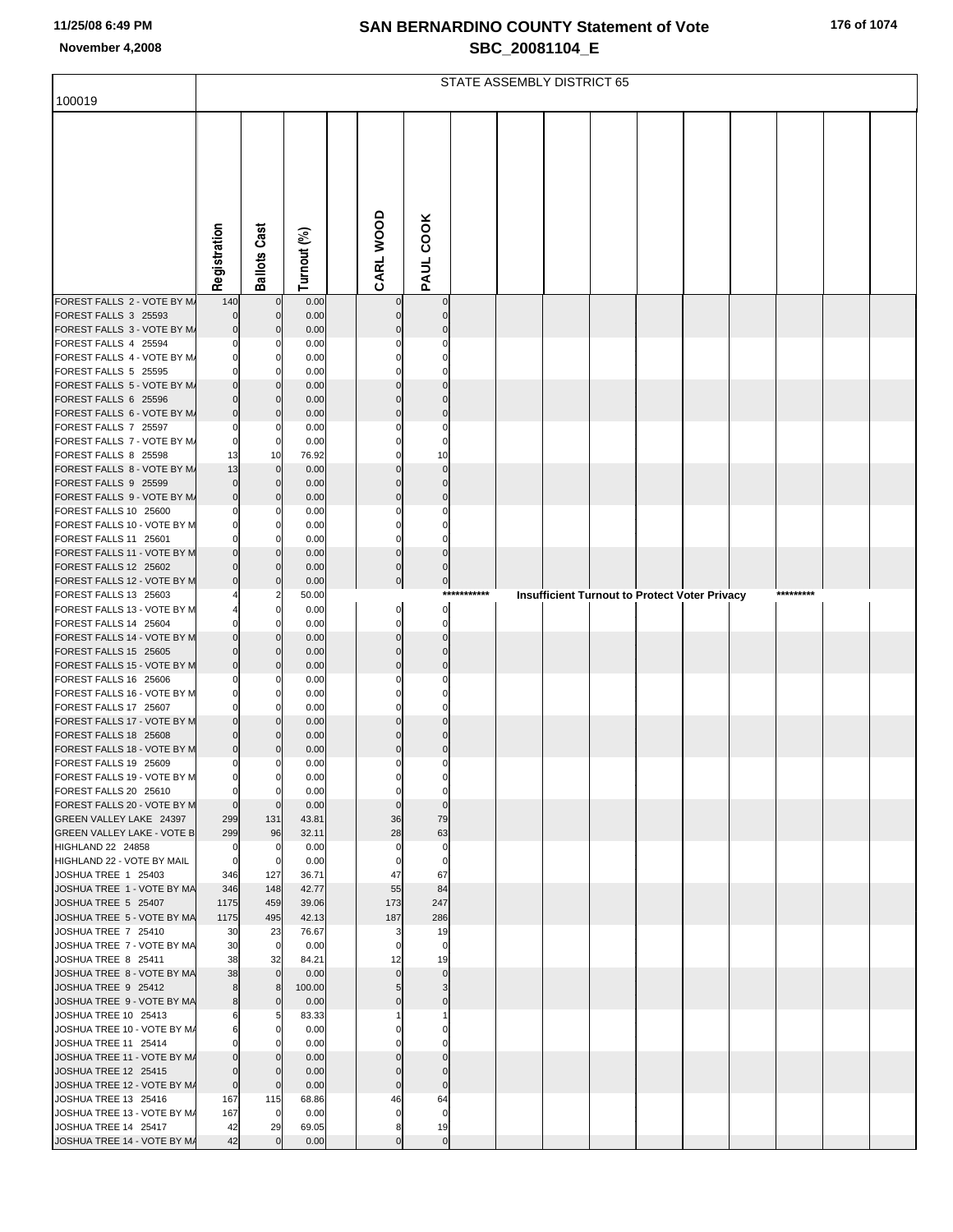| 177 of 1074 |  |
|-------------|--|
|-------------|--|

|                                                         |              |                     |                |                            |                           |             | STATE ASSEMBLY DISTRICT 65 |  |                                                      |           |  |
|---------------------------------------------------------|--------------|---------------------|----------------|----------------------------|---------------------------|-------------|----------------------------|--|------------------------------------------------------|-----------|--|
| 100019                                                  |              |                     |                |                            |                           |             |                            |  |                                                      |           |  |
|                                                         |              |                     |                |                            |                           |             |                            |  |                                                      |           |  |
|                                                         |              |                     |                |                            |                           |             |                            |  |                                                      |           |  |
|                                                         |              |                     |                |                            |                           |             |                            |  |                                                      |           |  |
|                                                         |              |                     |                |                            |                           |             |                            |  |                                                      |           |  |
|                                                         |              |                     |                |                            |                           |             |                            |  |                                                      |           |  |
|                                                         |              |                     |                |                            |                           |             |                            |  |                                                      |           |  |
|                                                         |              |                     |                |                            |                           |             |                            |  |                                                      |           |  |
|                                                         |              |                     |                |                            |                           |             |                            |  |                                                      |           |  |
|                                                         |              |                     |                |                            |                           |             |                            |  |                                                      |           |  |
|                                                         | Registration | <b>Ballots Cast</b> | Turnout (%)    | CARL WOOD                  | PAUL COOK                 |             |                            |  |                                                      |           |  |
| JOSHUA TREE 15 25418                                    |              |                     | 0.00           |                            |                           |             |                            |  |                                                      |           |  |
| JOSHUA TREE 15 - VOTE BY M/                             |              | $\Omega$            | 0.00           |                            |                           |             |                            |  |                                                      |           |  |
| JOSHUA TREE 16 25419                                    |              |                     | 0.00           |                            |                           |             |                            |  |                                                      |           |  |
| JOSHUA TREE 16 - VOTE BY M/<br>JOSHUA TREE 17 25420     |              |                     | 0.00<br>0.00   |                            |                           |             |                            |  |                                                      |           |  |
| JOSHUA TREE 17 - VOTE BY M/                             |              |                     | 0.00           |                            |                           |             |                            |  |                                                      |           |  |
| JOSHUA TREE 18 25421                                    |              |                     | 0.00           |                            |                           |             |                            |  |                                                      |           |  |
| JOSHUA TREE 18 - VOTE BY M/                             |              |                     | 0.00           | $\overline{0}$             | $\overline{0}$            |             |                            |  |                                                      |           |  |
| JOSHUA TREE 19 25422<br>JOSHUA TREE 19 - VOTE BY M/     |              |                     | 100.00<br>0.00 | 0                          | $\mathbf 0$               |             |                            |  | <b>Insufficient Turnout to Protect Voter Privacy</b> |           |  |
| JOSHUA TREE 20 25423                                    |              |                     | 0.00           | 0                          | $\mathbf 0$               |             |                            |  |                                                      |           |  |
| JOSHUA TREE 20 - VOTE BY M/                             |              |                     | 0.00           | $\mathbf{0}$               | $\overline{0}$            |             |                            |  |                                                      |           |  |
| JOSHUA TREE 21 25424                                    |              |                     | 100.00         |                            | ***:                      | *******     |                            |  | <b>Insufficient Turnout to Protect Voter Privacy</b> | ********* |  |
| JOSHUA TREE 21 - VOTE BY M/<br>JOSHUA TREE 22 25425     |              |                     | 0.00<br>0.00   | $\mathbf{0}$<br>$\Omega$   | $\Omega$<br>$\Omega$      |             |                            |  |                                                      |           |  |
| JOSHUA TREE 22 - VOTE BY M/                             |              |                     | 0.00           |                            |                           |             |                            |  |                                                      |           |  |
| JOSHUA TREE 23 25426                                    |              |                     | 0.00           |                            |                           |             |                            |  |                                                      |           |  |
| JOSHUA TREE 23 - VOTE BY M/                             |              |                     | 0.00           |                            |                           |             |                            |  |                                                      |           |  |
| JOSHUA TREE 24 25427<br>JOSHUA TREE 24 - VOTE BY M/     |              |                     | 0.00<br>0.00   |                            |                           |             |                            |  |                                                      |           |  |
| JOSHUA TREE 25 25428                                    |              | n                   | 0.00           |                            |                           |             |                            |  |                                                      |           |  |
| JOSHUA TREE 25 - VOTE BY M/                             | C            | 0                   | 0.00           | 0                          | $\Omega$                  |             |                            |  |                                                      |           |  |
| JOSHUA TREE 3 25405                                     | 1181<br>1181 | 439<br>392          | 37.17          | 172<br>138                 | 235<br>231                |             |                            |  |                                                      |           |  |
| JOSHUA TREE 3 - VOTE BY MAI<br>JOSHUA TREE 4 25406      | 1353         | 542                 | 33.19<br>40.06 | 200                        | 293                       |             |                            |  |                                                      |           |  |
| JOSHUA TREE 4 - VOTE BY MAI                             | 1353         | 399                 | 29.49          | 160                        | 218                       |             |                            |  |                                                      |           |  |
| MILE HIGH RANCH 25589                                   |              |                     | 100.00         |                            | ***                       | *******     |                            |  | <b>Insufficient Turnout to Protect Voter Privacy</b> | ********* |  |
| MILE HIGH RANCH - VOTE BY M<br>MORONGO CANYON 25633     | 195          | 0<br>167            | 0.00<br>85.64  | 0<br>65                    | 0<br>93                   |             |                            |  |                                                      |           |  |
| MORONGO CANYON - VOTE BY                                | 195          | $\mathbf 0$         | 0.00           | $\Omega$                   | $\mathbf 0$               |             |                            |  |                                                      |           |  |
| MORONGO VALLEY 1 25634                                  | 1170         | 523                 | 44.70          | 191                        | 281                       |             |                            |  |                                                      |           |  |
| MORONGO VALLEY 1 - VOTE B'                              | 1170         | 390<br>297          | 33.33<br>49.01 | 146<br>121                 | 226                       |             |                            |  |                                                      |           |  |
| MORONGO VALLEY 2 25635<br>MORONGO VALLEY 2 - VOTE B'    | 606<br>606   | 173                 | 28.55          | 66                         | 149<br>92                 |             |                            |  |                                                      |           |  |
| NATIONAL FOREST EAST 1 24                               |              |                     | 0.00           |                            |                           |             |                            |  |                                                      |           |  |
| NATIONAL FOREST EAST 1 - V                              |              |                     | 0.00           |                            |                           |             |                            |  |                                                      |           |  |
| NATIONAL FOREST EAST 2 24<br>NATIONAL FOREST EAST 2 - V |              | $\Omega$            | 0.00<br>0.00   |                            |                           |             |                            |  |                                                      |           |  |
| NATIONAL FOREST EAST 3 24                               |              | $\Omega$            | 0.00           |                            |                           |             |                            |  |                                                      |           |  |
| NATIONAL FOREST EAST 3 - V                              |              |                     | 0.00           |                            |                           |             |                            |  |                                                      |           |  |
| NATIONAL FOREST EAST 4 24                               |              |                     | 0.00           |                            |                           |             |                            |  |                                                      |           |  |
| NATIONAL FOREST EAST 4 - V<br>NATIONAL FOREST EAST 5 24 |              |                     | 0.00<br>0.00   |                            |                           |             |                            |  |                                                      |           |  |
| NATIONAL FOREST EAST 5 - V                              |              |                     | 0.00           |                            |                           |             |                            |  |                                                      |           |  |
| NATIONAL FOREST EAST 6 24                               |              | n                   | 0.00           |                            |                           |             |                            |  |                                                      |           |  |
| NATIONAL FOREST EAST 6 - V<br>NATIONAL FOREST EAST 7 24 |              |                     | 0.00           |                            |                           |             |                            |  |                                                      |           |  |
| NATIONAL FOREST EAST 7 - V                              |              |                     | 0.00<br>0.00   |                            |                           |             |                            |  |                                                      |           |  |
| NATIONAL FOREST NORTH 1                                 |              |                     | 0.00           |                            |                           |             |                            |  |                                                      |           |  |
| NATIONAL FOREST NORTH 1 -                               |              |                     | 0.00           |                            |                           |             |                            |  |                                                      |           |  |
| NATIONAL FOREST NORTH 2<br>NATIONAL FOREST NORTH 2 -    |              |                     | 0.00<br>0.00   |                            |                           |             |                            |  |                                                      |           |  |
| NATIONAL FOREST NORTH 3                                 |              |                     | 0.00           |                            |                           |             |                            |  |                                                      |           |  |
| NATIONAL FOREST NORTH 3 -                               |              |                     | 0.00           | $\mathbf 0$                | $\mathbf 0$               |             |                            |  |                                                      |           |  |
| NATIONAL FOREST NORTH 4                                 |              |                     | 100.00         |                            | ***                       |             |                            |  | <b>Insufficient Turnout to Protect Voter Privacy</b> | ********* |  |
| NATIONAL FOREST NORTH 4 -<br>NATIONAL FOREST NORTH 5    |              |                     | 0.00<br>0.00   | $\mathbf 0$<br>$\mathbf 0$ | $\circ$<br>$\overline{0}$ |             |                            |  |                                                      |           |  |
| NATIONAL FOREST NORTH 5 -                               |              |                     | 0.00           |                            |                           |             |                            |  |                                                      |           |  |
| NATIONAL FOREST NORTH 6                                 |              |                     | 0.00           |                            |                           |             |                            |  |                                                      |           |  |
| NATIONAL FOREST NORTH 6 -                               |              |                     | 0.00           | $\overline{0}$             | $\mathbf 0$               | *********** |                            |  |                                                      | ********* |  |
| NATIONAL FOREST SOUTH 1                                 |              |                     | 0.00           |                            |                           |             |                            |  | Insufficient Turnout to Protect Voter Privacy        |           |  |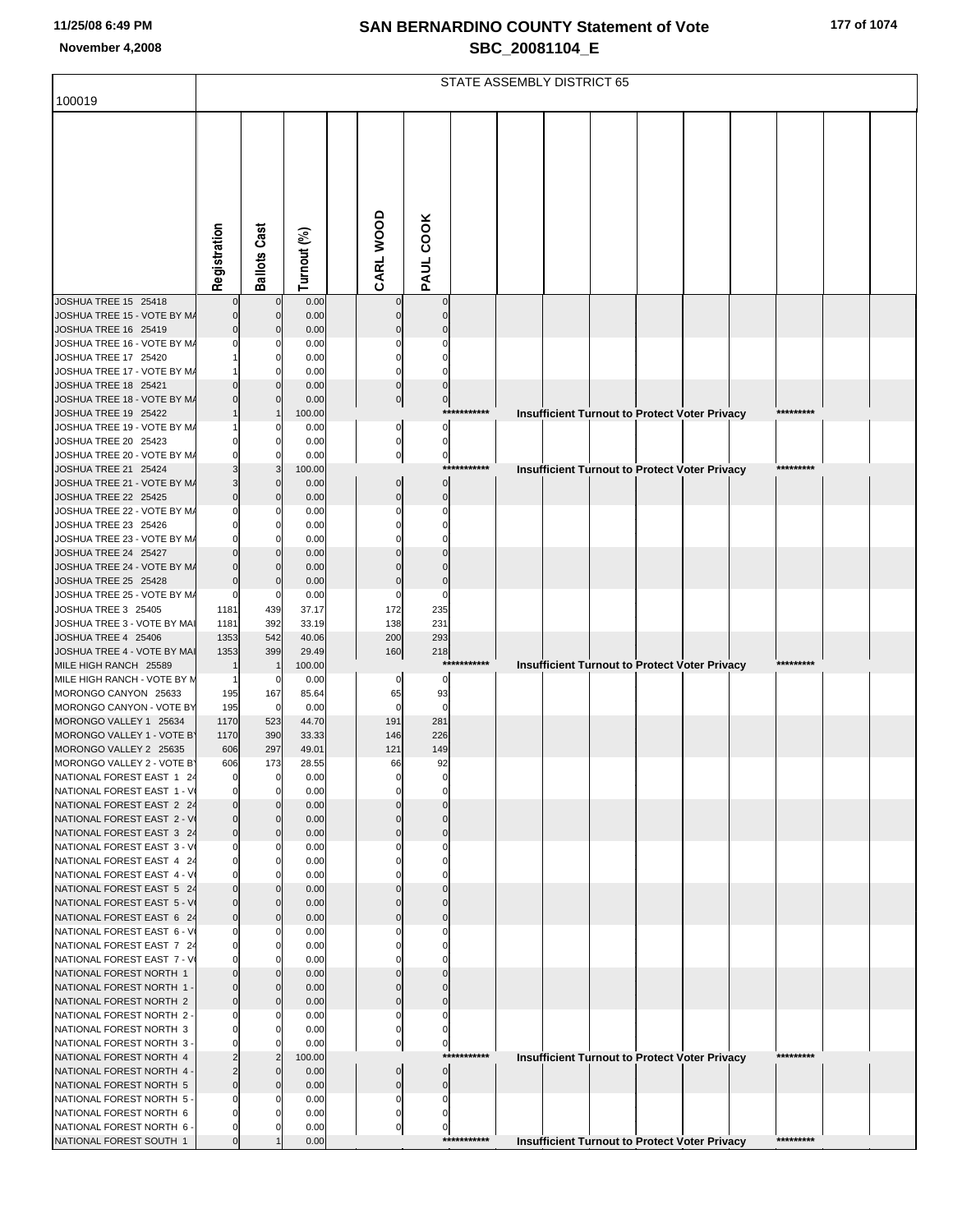|  |  |  |  | 178 of 1074 |
|--|--|--|--|-------------|
|--|--|--|--|-------------|

|                                                         |                         |                     |                 |                               |                      |             | STATE ASSEMBLY DISTRICT 65 |  |                                                      |           |  |
|---------------------------------------------------------|-------------------------|---------------------|-----------------|-------------------------------|----------------------|-------------|----------------------------|--|------------------------------------------------------|-----------|--|
| 100019                                                  |                         |                     |                 |                               |                      |             |                            |  |                                                      |           |  |
|                                                         |                         |                     |                 |                               |                      |             |                            |  |                                                      |           |  |
|                                                         |                         |                     |                 |                               |                      |             |                            |  |                                                      |           |  |
|                                                         |                         |                     |                 |                               |                      |             |                            |  |                                                      |           |  |
|                                                         |                         |                     |                 |                               |                      |             |                            |  |                                                      |           |  |
|                                                         |                         |                     |                 |                               |                      |             |                            |  |                                                      |           |  |
|                                                         |                         |                     |                 |                               |                      |             |                            |  |                                                      |           |  |
|                                                         |                         |                     |                 |                               |                      |             |                            |  |                                                      |           |  |
|                                                         | Registration            | <b>Ballots Cast</b> | Turnout (%)     | CARL WOOD                     | PAUL COOK            |             |                            |  |                                                      |           |  |
| NATIONAL FOREST SOUTH 1 -                               |                         |                     | 0.00            |                               |                      | *********** |                            |  | Insufficient Turnout to Protect Voter Privacy        | ********* |  |
| NATIONAL FOREST SOUTH 2                                 |                         |                     | 0.00            | $\mathbf 0$                   |                      |             |                            |  |                                                      |           |  |
| NATIONAL FOREST SOUTH 2 -                               |                         |                     | 0.00            |                               |                      |             |                            |  |                                                      |           |  |
| NATIONAL FOREST SOUTH 3<br>NATIONAL FOREST SOUTH 3 -    |                         |                     | 0.00<br>0.00    |                               |                      |             |                            |  |                                                      |           |  |
| NATIONAL FOREST SOUTH 4                                 |                         |                     | 0.00            |                               |                      |             |                            |  |                                                      |           |  |
| NATIONAL FOREST SOUTH 4 -<br>OAK GLEN 25585             | 349                     | 162                 | 0.00<br>46.42   | 40                            | 98                   |             |                            |  |                                                      |           |  |
| OAK GLEN - VOTE BY MAIL                                 | 349                     | 135                 | 38.68           | 27                            | 94                   |             |                            |  |                                                      |           |  |
| PIONEERTOWN 1 25638                                     | 2                       |                     | 100.00          |                               |                      | *********** |                            |  | Insufficient Turnout to Protect Voter Privacy        | ********* |  |
| PIONEERTOWN 1 - VOTE BY M<br>PIONEERTOWN 2 25632        | 2<br>262                | $\Omega$<br>238     | 0.00<br>90.84   | $\mathbf 0$<br>102            | $\mathbf 0$<br>128   |             |                            |  |                                                      |           |  |
| PIONEERTOWN 2 - VOTE BY M                               | 262                     | $\Omega$            | 0.00            | $\Omega$                      |                      |             |                            |  |                                                      |           |  |
| PIONEERTOWN 3 25637                                     |                         |                     | 0.00            |                               |                      |             |                            |  |                                                      |           |  |
| PIONEERTOWN 3 - VOTE BY M<br>PIONEERTOWN 4 25636        | $\sqrt{ }$              |                     | 0.00<br>100.00  | $\Omega$                      | $\pmb{0}$            | *********** |                            |  | <b>Insufficient Turnout to Protect Voter Privacy</b> | ********* |  |
| PIONEERTOWN 4 - VOTE BY M                               | 2                       |                     | 0.00            | $\mathbf 0$                   | $\pmb{0}$            |             |                            |  |                                                      |           |  |
| RUNNING SPRINGS 1 24398<br>RUNNING SPRINGS 1 - VOTE B   | 904<br>904              | 419<br>319          | 46.35<br>35.29  | 139<br>117                    | 227<br>175           |             |                            |  |                                                      |           |  |
| RUNNING SPRINGS 2 24399                                 | 1176                    | 567                 | 48.21           | 200                           | 303                  |             |                            |  |                                                      |           |  |
| RUNNING SPRINGS 2 - VOTE B                              | 1176                    | 386                 | 32.82           | 144                           | 217                  |             |                            |  |                                                      |           |  |
| RUNNING SPRINGS 3 24412<br>RUNNING SPRINGS 3 - VOTE B   | 574<br>574              | 274<br>178          | 47.74<br>31.01  | 77<br>72                      | 163<br>96            |             |                            |  |                                                      |           |  |
| RUNNING SPRINGS 4 24434                                 | 19                      | 16                  | 84.21           | 6                             | $\overline{7}$       |             |                            |  |                                                      |           |  |
| RUNNING SPRINGS 4 - VOTE B<br>RUNNING SPRINGS 5 24435   | 19<br>74                | $\mathbf 0$<br>55   | 0.00<br>74.32   | $\Omega$<br>19                | $\Omega$<br>31       |             |                            |  |                                                      |           |  |
| RUNNING SPRINGS 5 - VOTE B                              | 74                      | $\mathbf 0$         | 0.00            | $\pmb{0}$                     | $\mathbf 0$          |             |                            |  |                                                      |           |  |
| RUNNING SPRINGS 6 24436                                 |                         |                     | 50.00           |                               |                      | *********** |                            |  | <b>Insufficient Turnout to Protect Voter Privacy</b> | ********* |  |
| RUNNING SPRINGS 6 - VOTE B<br>RUNNING SPRINGS 7 24437   | 82                      | 71                  | 0.00<br>86.59   | $\Omega$<br>14                | 0<br>51              |             |                            |  |                                                      |           |  |
| RUNNING SPRINGS 7 - VOTE B                              | 82                      | $\Omega$            | 0.00            |                               |                      |             |                            |  |                                                      |           |  |
| RUNNING SPRINGS 8 24438<br>RUNNING SPRINGS 8 - VOTE B   | $\Omega$<br>$\mathbf 0$ |                     | 0.00<br>0.00    |                               | $\Omega$<br>$\Omega$ |             |                            |  |                                                      |           |  |
| RUNNING SPRINGS 9 24439                                 | $\mathbf 0$             | 0                   | 0.00            | $\mathbf 0$                   | $\mathbf 0$          |             |                            |  |                                                      |           |  |
| RUNNING SPRINGS 9 - VOTE B                              |                         |                     | 0.00            |                               |                      |             |                            |  |                                                      |           |  |
| RUNNING SPRINGS 10 24440<br>RUNNING SPRINGS 10 - VOTE E |                         |                     | 0.00<br>0.00    |                               |                      |             |                            |  |                                                      |           |  |
| RUNNING SPRINGS 11 24441                                | ſ                       |                     | 0.00            |                               |                      |             |                            |  |                                                      |           |  |
| RUNNING SPRINGS 11 - VOTE E<br>SAN GORGONIO 25588       | $\sqrt{ }$              |                     | 0.00<br>0.00    |                               |                      |             |                            |  |                                                      |           |  |
| SAN GORGONIO - VOTE BY MA                               |                         |                     | 0.00            |                               |                      |             |                            |  |                                                      |           |  |
| SOUTH BALDWIN LAKE 24418                                |                         |                     | 0.00            |                               |                      |             |                            |  |                                                      |           |  |
| SOUTH BALDWIN LAKE - VOTE<br>SOUTH FAWNSKIN 24415       |                         |                     | 0.00<br>0.00    |                               |                      |             |                            |  |                                                      |           |  |
| SOUTH FAWNSKIN - VOTE BY N                              |                         |                     | 0.00            |                               | $\bf{0}$             |             |                            |  |                                                      |           |  |
| SOUTH FOREST FALLS 25591<br>SOUTH FOREST FALLS - VOTE   | C<br>C                  |                     | 0.00<br>0.00    | 0                             | $\pmb{0}$            | *********** |                            |  | <b>Insufficient Turnout to Protect Voter Privacy</b> | ********* |  |
| SUGARLOAF 1 24407                                       | 412                     | 174                 | 42.23           | 55                            | 104                  |             |                            |  |                                                      |           |  |
| SUGARLOAF 1 - VOTE BY MAIL                              | 412                     | 173                 | 41.99           | 58                            | 104                  |             |                            |  |                                                      |           |  |
| SUGARLOAF 2 24408<br>SUGARLOAF 2 - VOTE BY MAIL         | 583<br>583              | 309<br>210          | 53.00<br>36.02  | 145<br>91                     | 130<br>108           |             |                            |  |                                                      |           |  |
| SUGARLOAF 3 24413                                       | 435                     | 128                 | 29.43           | 33                            | 75                   |             |                            |  |                                                      |           |  |
| SUGARLOAF 3 - VOTE BY MAIL                              | 435<br>370              | 217<br>151          | 49.89           | 81<br>73                      | 113<br>67            |             |                            |  |                                                      |           |  |
| SUGARLOAF 4 24414<br>SUGARLOAF 4 - VOTE BY MAIL         | 370                     | 119                 | 40.81<br>32.16  | 50                            | 60                   |             |                            |  |                                                      |           |  |
| SUGARLOAF 5 24419                                       | 262                     | 46                  | 17.56           | 20                            | 20                   |             |                            |  |                                                      |           |  |
| SUGARLOAF 5 - VOTE BY MAIL<br>SUGARLOAF 6 24420         | 262                     | 100<br>38           | 38.17<br>760.00 | 42<br>19                      | 54<br>12             |             |                            |  |                                                      |           |  |
| SUGARLOAF 6 - VOTE BY MAIL                              |                         |                     | 80.00           |                               |                      | *********** |                            |  | <b>Insufficient Turnout to Protect Voter Privacy</b> | ********* |  |
| SUGARLOAF 7 24421                                       |                         |                     | 0.00            | $\mathbf 0$<br>$\overline{0}$ | $\pmb{0}$            |             |                            |  |                                                      |           |  |
| SUGARLOAF 7 - VOTE BY MAIL                              |                         |                     | 0.00            |                               | $\pmb{0}$            |             |                            |  |                                                      |           |  |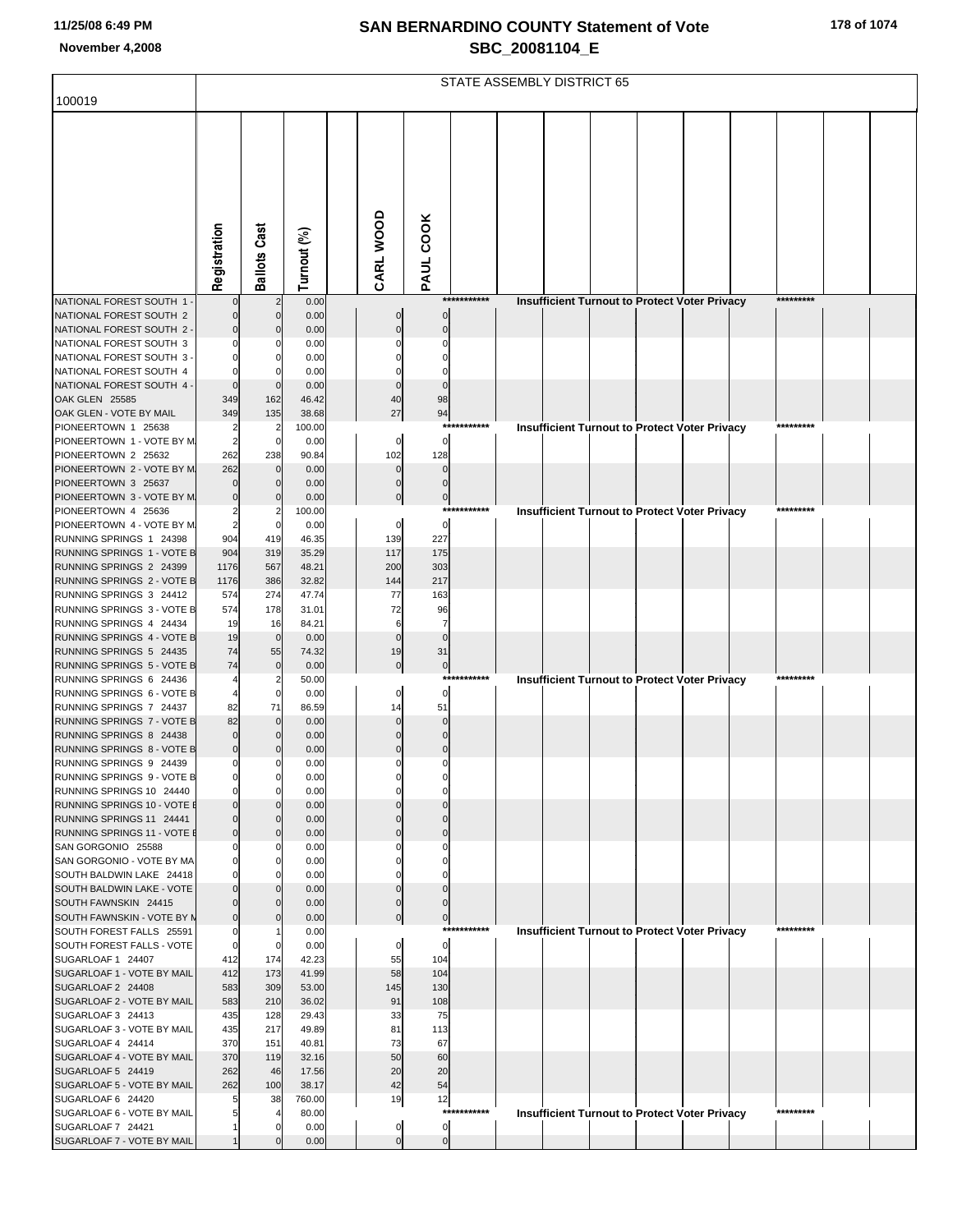|  |  |  |  | 179 of 1074 |
|--|--|--|--|-------------|
|--|--|--|--|-------------|

|                                                       | STATE ASSEMBLY DISTRICT 65 |                     |                |  |             |                  |             |  |  |  |                                                      |           |  |
|-------------------------------------------------------|----------------------------|---------------------|----------------|--|-------------|------------------|-------------|--|--|--|------------------------------------------------------|-----------|--|
| 100019                                                |                            |                     |                |  |             |                  |             |  |  |  |                                                      |           |  |
|                                                       |                            |                     |                |  |             |                  |             |  |  |  |                                                      |           |  |
|                                                       | Registration               | <b>Ballots Cast</b> | Turnout (%)    |  | CARL WOOD   | <b>PAUL COOK</b> |             |  |  |  |                                                      |           |  |
|                                                       |                            |                     |                |  |             |                  |             |  |  |  |                                                      |           |  |
| SUGARLOAF 8 24422                                     | $\mathbf 0$                | $\overline{0}$      | 0.00           |  |             | $\mathbf 0$      |             |  |  |  |                                                      |           |  |
| SUGARLOAF 8 - VOTE BY MAIL                            | $\mathbf 0$                | $\overline{0}$      | 0.00           |  | $\Omega$    | $\mathbf 0$      |             |  |  |  |                                                      |           |  |
| TWENTYNINE PALMS 2 25391                              | 1353                       | 595                 | 43.98          |  | 174         | 378              |             |  |  |  |                                                      |           |  |
| TWENTYNINE PALMS 2 - VOTE<br>TWENTYNINE PALMS 3 25392 | 1353<br>1543               | 423<br>609          | 31.26<br>39.47 |  | 122<br>192  | 283<br>364       |             |  |  |  |                                                      |           |  |
| TWENTYNINE PALMS 3 - VOTE                             | 1543                       | 474                 | 30.72          |  | 134         | 320              |             |  |  |  |                                                      |           |  |
| TWENTYNINE PALMS 4 25393                              | 1345                       | 566                 | 42.08          |  | 153         | 372              |             |  |  |  |                                                      |           |  |
| TWENTYNINE PALMS 4 - VOTE                             | 1345                       | 442                 | 32.86          |  | 140         | 285              |             |  |  |  |                                                      |           |  |
| TWENTYNINE PALMS 5 25394                              | 728                        | 327                 | 44.92          |  | 115         | 176              |             |  |  |  |                                                      |           |  |
| TWENTYNINE PALMS 5 - VOTE<br>TWENTYNINE PALMS 6 25395 | 728<br>756                 | 189<br>302          | 25.96<br>39.95 |  | 65<br>112   | 114<br>163       |             |  |  |  |                                                      |           |  |
| TWENTYNINE PALMS 6 - VOTE                             | 756                        | 180                 | 23.81          |  | 63          | 106              |             |  |  |  |                                                      |           |  |
| TWENTYNINE PALMS EAST 25                              |                            | 3                   | 75.00          |  |             |                  | *********** |  |  |  | <b>Insufficient Turnout to Protect Voter Privacy</b> | ********* |  |
| TWENTYNINE PALMS EAST - VO                            | $\overline{a}$             | $\overline{0}$      | 0.00           |  | $\mathbf 0$ | $\mathbf 0$      |             |  |  |  |                                                      |           |  |
| TWENTYNINE PALMS NORTH                                | 595                        | 273                 | 45.88          |  | 97          | 159              |             |  |  |  |                                                      |           |  |
| TWENTYNINE PALMS NORTH -<br>WILSHIRE PEAK 25590       | 595<br>12                  | 197<br>-9           | 33.11<br>75.00 |  | 70<br>1     | 118<br>8         |             |  |  |  |                                                      |           |  |
| WILSHIRE PEAK - VOTE BY MAI                           | 12                         | $\mathbf 0$         | 0.00           |  | 0           | 0                |             |  |  |  |                                                      |           |  |
| <b>YUCAIPA 3 25550</b>                                | 1117                       | 528                 | 47.27          |  | 168         | 299              |             |  |  |  |                                                      |           |  |
| YUCAIPA 3 - VOTE BY MAIL                              | 1117                       | 416                 | 37.24          |  | 137         | 250              |             |  |  |  |                                                      |           |  |
| <b>YUCAIPA 4 25551</b>                                | 1231                       | 545                 | 44.27          |  | 131         | 355              |             |  |  |  |                                                      |           |  |
| YUCAIPA 4 - VOTE BY MAIL<br><b>YUCAIPA 5 25552</b>    | 1231<br>1034               | 509<br>463          | 41.35<br>44.78 |  | 132<br>146  | 339<br>248       |             |  |  |  |                                                      |           |  |
| YUCAIPA 5 - VOTE BY MAIL                              | 1034                       | 357                 | 34.53          |  | 148         | 177              |             |  |  |  |                                                      |           |  |
| YUCAIPA 6 25553                                       | 1270                       | 537                 | 42.28          |  | 162         | 309              |             |  |  |  |                                                      |           |  |
| YUCAIPA 6 - VOTE BY MAIL                              | 1270                       | 533                 | 41.97          |  | 170         | 314              |             |  |  |  |                                                      |           |  |
| <b>YUCAIPA 7 25554</b><br>YUCAIPA 7 - VOTE BY MAIL    | 1157<br>1157               | 563<br>343          | 48.66<br>29.65 |  | 207<br>115  | 275<br>193       |             |  |  |  |                                                      |           |  |
| <b>YUCAIPA 8 25555</b>                                | 611                        | 253                 | 41.41          |  | 82          | 138              |             |  |  |  |                                                      |           |  |
| YUCAIPA 8 - VOTE BY MAIL                              | 611                        | 251                 | 41.08          |  | 75          | 148              |             |  |  |  |                                                      |           |  |
| YUCAIPA 9 25556                                       | 930                        | 362                 | 38.92          |  | 144         | 167              |             |  |  |  |                                                      |           |  |
| YUCAIPA 9 - VOTE BY MAIL                              | 930                        | 265                 | 28.49          |  | 132         | 104              |             |  |  |  |                                                      |           |  |
| YUCAIPA 10 25557<br>YUCAIPA 10 - VOTE BY MAIL         | 1127<br>1127               | 499<br>324          | 44.28<br>28.75 |  | 220<br>119  | 226<br>177       |             |  |  |  |                                                      |           |  |
| YUCAIPA 11 25558                                      | 1319                       | 663                 | 50.27          |  | 257         | 298              |             |  |  |  |                                                      |           |  |
| YUCAIPA 11 - VOTE BY MAIL                             | 1319                       | 323                 | 24.49          |  | 123         | 171              |             |  |  |  |                                                      |           |  |
| YUCAIPA 12 25559                                      | 1256                       | 542                 | 43.15          |  | 188         | 290              |             |  |  |  |                                                      |           |  |
| YUCAIPA 12 - VOTE BY MAIL<br>YUCAIPA 13 25560         | 1256<br>882                | 447<br>438          | 35.59<br>49.66 |  | 174<br>165  | 241<br>205       |             |  |  |  |                                                      |           |  |
| YUCAIPA 13 - VOTE BY MAIL                             | 882                        | 250                 | 28.34          |  | 86          | 150              |             |  |  |  |                                                      |           |  |
| YUCAIPA 14 25561                                      | 1149                       | 508                 | 44.21          |  | 185         | 256              |             |  |  |  |                                                      |           |  |
| YUCAIPA 14 - VOTE BY MAIL                             | 1149                       | 343                 | 29.85          |  | 150         | 164              |             |  |  |  |                                                      |           |  |
| YUCAIPA 15 25562                                      | 988                        | 417                 | 42.21          |  | 158         | 214              |             |  |  |  |                                                      |           |  |
| YUCAIPA 15 - VOTE BY MAIL<br>YUCAIPA 16 25563         | 988<br>1375                | 304<br>563          | 30.77<br>40.95 |  | 118<br>237  | 153<br>245       |             |  |  |  |                                                      |           |  |
| YUCAIPA 16 - VOTE BY MAIL                             | 1375                       | 412                 | 29.96          |  | 172         | 213              |             |  |  |  |                                                      |           |  |
| YUCAIPA 17 25564                                      | 1102                       | 581                 | 52.72          |  | 164         | 335              |             |  |  |  |                                                      |           |  |
| YUCAIPA 17 - VOTE BY MAIL                             | 1102                       | 406                 | 36.84          |  | 112         | 260              |             |  |  |  |                                                      |           |  |
| YUCAIPA 18 25565                                      | 898                        | 824                 | 91.76          |  | 307         | 435              |             |  |  |  |                                                      |           |  |
| YUCAIPA 18 - VOTE BY MAIL<br>YUCAIPA 19 25566         | 898<br>1119                | 235<br>142          | 26.17<br>12.69 |  | 80<br>46    | 128<br>79        |             |  |  |  |                                                      |           |  |
| YUCAIPA 19 - VOTE BY MAIL                             | 1119                       | 272                 | 24.31          |  | 98          | 152              |             |  |  |  |                                                      |           |  |
| YUCAIPA 20 25567                                      | 1160                       | 578                 | 49.83          |  | 153         | 346              |             |  |  |  |                                                      |           |  |
| YUCAIPA 20 - VOTE BY MAIL                             | 1160                       | 372                 | 32.07          |  | 124         | 223              |             |  |  |  |                                                      |           |  |
| YUCAIPA 21 25568<br>YUCAIPA 21 - VOTE BY MAIL         | 1188<br>1188               | 483<br>520          | 40.66<br>43.77 |  | 120<br>151  | 304<br>327       |             |  |  |  |                                                      |           |  |
| <b>YUCAIPA 25 25572</b>                               | 738                        | 341                 | 46.21          |  | 121         | 173              |             |  |  |  |                                                      |           |  |
| YUCAIPA 25 - VOTE BY MAIL                             | 738                        | 220                 | 29.81          |  | 57          | 145              |             |  |  |  |                                                      |           |  |
| YUCAIPA 29 25576                                      |                            |                     | 100.00         |  |             |                  | *********** |  |  |  | <b>Insufficient Turnout to Protect Voter Privacy</b> | ********* |  |
| YUCAIPA 29 - VOTE BY MAIL                             |                            | $\Omega$            | 0.00           |  | 0           | 0                |             |  |  |  |                                                      |           |  |
| YUCAIPA 30 25577                                      | $\mathbf 0$                | $\mathbf{0}$        | 0.00           |  | $\mathbf 0$ | $\overline{0}$   |             |  |  |  |                                                      |           |  |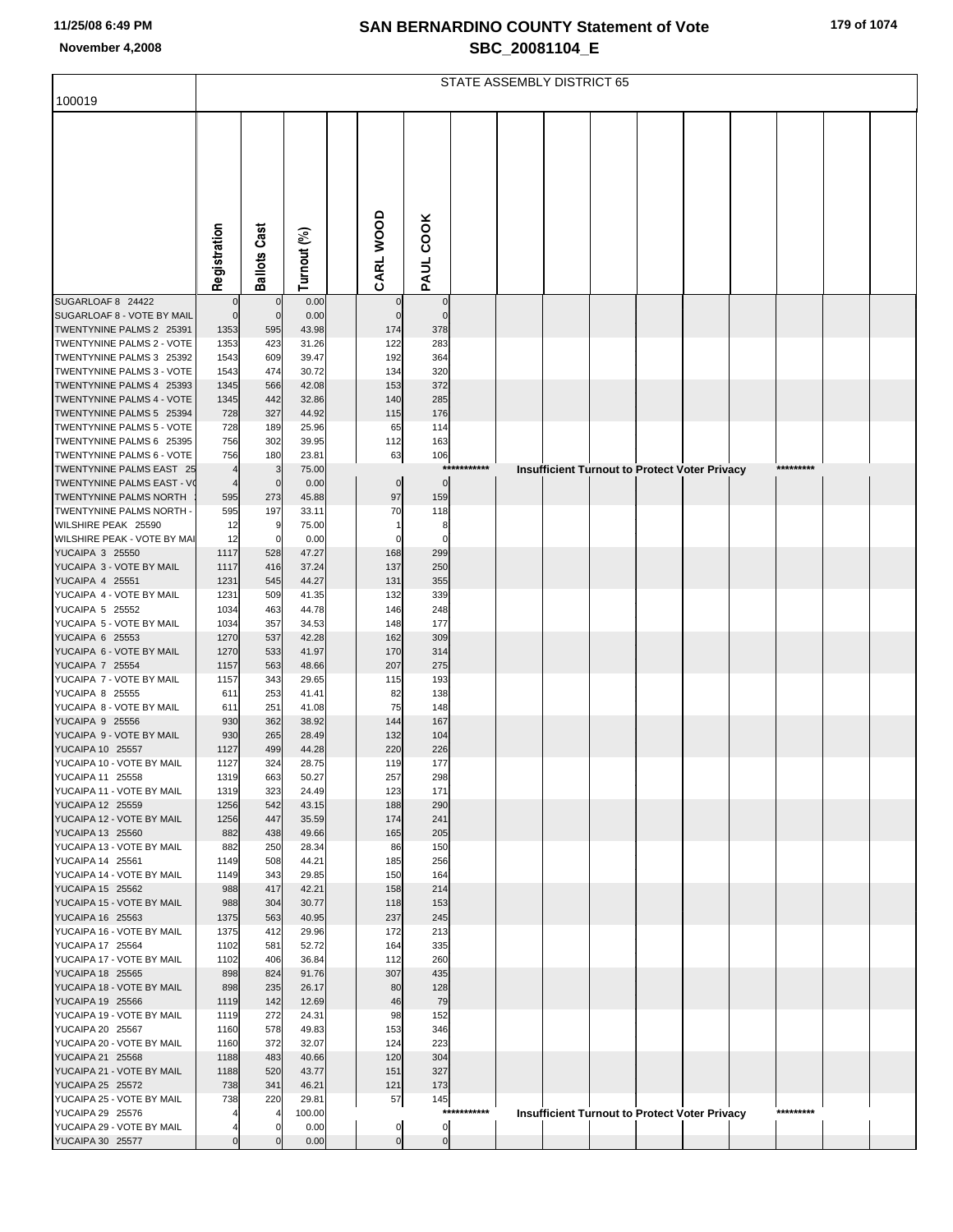|  |  |  | 180 of 1074 |
|--|--|--|-------------|
|--|--|--|-------------|

|                                                      | STATE ASSEMBLY DISTRICT 65 |                     |                |                      |                            |             |  |  |  |  |                                                      |  |           |  |  |
|------------------------------------------------------|----------------------------|---------------------|----------------|----------------------|----------------------------|-------------|--|--|--|--|------------------------------------------------------|--|-----------|--|--|
| 100019                                               |                            |                     |                |                      |                            |             |  |  |  |  |                                                      |  |           |  |  |
|                                                      |                            |                     |                |                      |                            |             |  |  |  |  |                                                      |  |           |  |  |
|                                                      |                            |                     |                |                      |                            |             |  |  |  |  |                                                      |  |           |  |  |
|                                                      |                            |                     |                |                      |                            |             |  |  |  |  |                                                      |  |           |  |  |
|                                                      |                            |                     |                |                      |                            |             |  |  |  |  |                                                      |  |           |  |  |
|                                                      |                            |                     |                |                      |                            |             |  |  |  |  |                                                      |  |           |  |  |
|                                                      |                            |                     |                |                      |                            |             |  |  |  |  |                                                      |  |           |  |  |
|                                                      |                            |                     |                |                      |                            |             |  |  |  |  |                                                      |  |           |  |  |
|                                                      |                            |                     |                |                      |                            |             |  |  |  |  |                                                      |  |           |  |  |
|                                                      |                            |                     |                |                      |                            |             |  |  |  |  |                                                      |  |           |  |  |
|                                                      | Registration               | <b>Ballots Cast</b> | Turnout (%)    | CARL WOOD            | PAUL COOK                  |             |  |  |  |  |                                                      |  |           |  |  |
| YUCAIPA 30 - VOTE BY MAIL                            |                            |                     | 0.00           |                      | $\mathbf 0$                |             |  |  |  |  |                                                      |  |           |  |  |
| YUCAIPA 31 25578                                     | 38                         | 19                  | 50.00          | 12                   | 5                          |             |  |  |  |  |                                                      |  |           |  |  |
| YUCAIPA 31 - VOTE BY MAIL                            | 38<br>209                  | $\mathbf 0$         | 0.00           | $\mathbf 0$<br>53    | $\mathbf 0$                |             |  |  |  |  |                                                      |  |           |  |  |
| YUCAIPA 32 25579<br>YUCAIPA 32 - VOTE BY MAIL        | 209                        | 168<br>2            | 80.38<br>0.96  |                      | 98<br>$***$                | *******     |  |  |  |  | Insufficient Turnout to Protect Voter Privacy        |  | ********* |  |  |
| YUCAIPA 33 25580                                     |                            |                     | 0.00           | $\mathbf 0$          | $\mathbf{0}$               |             |  |  |  |  |                                                      |  |           |  |  |
| YUCAIPA 33 - VOTE BY MAIL                            |                            |                     | 0.00           | $\Omega$             | $\Omega$                   |             |  |  |  |  |                                                      |  |           |  |  |
| YUCAIPA 34 25581                                     |                            |                     | 0.00           | $\Omega$<br>$\Omega$ | $\Omega$                   |             |  |  |  |  |                                                      |  |           |  |  |
| YUCAIPA 34 - VOTE BY MAIL<br>YUCAIPA 35 25582        |                            |                     | 0.00<br>100.00 |                      | $\pmb{0}$                  | *********** |  |  |  |  | <b>Insufficient Turnout to Protect Voter Privacy</b> |  | ********* |  |  |
| YUCAIPA 35 - VOTE BY MAIL                            |                            |                     | 0.00           |                      | $\Omega$                   |             |  |  |  |  |                                                      |  |           |  |  |
| YUCAIPA 36 25583                                     |                            |                     | 0.00           |                      | $\mathbf 0$                |             |  |  |  |  |                                                      |  |           |  |  |
| YUCAIPA 36 - VOTE BY MAIL<br>YUCAIPA EAST 25587      | 23                         | 21                  | 0.00<br>91.30  |                      | $\Omega$<br>19             |             |  |  |  |  |                                                      |  |           |  |  |
| YUCAIPA EAST - VOTE BY MAIL                          | 23                         | $\mathbf 0$         | 0.00           |                      | $\mathbf 0$                |             |  |  |  |  |                                                      |  |           |  |  |
| YUCAIPA NORTH 25586                                  | 23                         | 21                  | 91.30          |                      | 9                          |             |  |  |  |  |                                                      |  |           |  |  |
| YUCAIPA NORTH - VOTE BY MA                           | 23                         | $\mathbf 0$         | 0.00           |                      | $\Omega$                   |             |  |  |  |  |                                                      |  |           |  |  |
| YUCCA MESA 1 25629<br>YUCCA MESA 1 - VOTE BY MAI     | 145<br>145                 | 109<br>$\mathbf 0$  | 75.17<br>0.00  | 36<br>$\mathbf 0$    | 68<br>$\mathbf 0$          |             |  |  |  |  |                                                      |  |           |  |  |
| YUCCA MESA 2 25639                                   | 1380                       | 598                 | 43.33          | 190                  | 370                        |             |  |  |  |  |                                                      |  |           |  |  |
| YUCCA MESA 2 - VOTE BY MAI                           | 1380                       | 454                 | 32.90          | 146                  | 289                        |             |  |  |  |  |                                                      |  |           |  |  |
| YUCCA MESA 3 25640                                   |                            |                     | 50.00          |                      |                            | *********** |  |  |  |  | Insufficient Turnout to Protect Voter Privacy        |  | ********* |  |  |
| YUCCA MESA 3 - VOTE BY MAI<br>YUCCA MESA 4 25641     |                            | 0                   | 0.00<br>0.00   | $\Omega$<br>$\Omega$ | $\Omega$<br>$\mathbf 0$    |             |  |  |  |  |                                                      |  |           |  |  |
| YUCCA MESA 4 - VOTE BY MAI                           |                            |                     | 0.00           |                      | $\Omega$                   |             |  |  |  |  |                                                      |  |           |  |  |
| YUCCA MESA 5 25642                                   |                            |                     | 0.00           | $\Omega$             | $\Omega$                   |             |  |  |  |  |                                                      |  |           |  |  |
| YUCCA MESA 5 - VOTE BY MAI<br>YUCCA MESA 6 25643     |                            |                     | 0.00<br>66.67  |                      | $\pmb{0}$                  | *********** |  |  |  |  | Insufficient Turnout to Protect Voter Privacy        |  | ********* |  |  |
| YUCCA MESA 6 - VOTE BY MAI                           |                            |                     | 16.67          |                      |                            | *********** |  |  |  |  | Insufficient Turnout to Protect Voter Privacy        |  | ********* |  |  |
| YUCCA MESA 7 25644                                   |                            |                     | 100.00         |                      |                            | *********** |  |  |  |  | <b>Insufficient Turnout to Protect Voter Privacy</b> |  | ********* |  |  |
| YUCCA MESA 7 - VOTE BY MAI                           |                            |                     | 0.00           | $\mathbf 0$          | 0                          |             |  |  |  |  |                                                      |  |           |  |  |
| YUCCA MESA 8 25645<br>YUCCA MESA 8 - VOTE BY MAI     | 36<br>36                   | 28<br>$\mathbf 0$   | 77.78<br>0.00  | 13<br>$\mathbf 0$    | 14<br>$\pmb{0}$            |             |  |  |  |  |                                                      |  |           |  |  |
| YUCCA MESA 9 25646                                   | $\Omega$                   | $\mathbf 0$         | 0.00           | $\overline{0}$       | $\mathbf 0$                |             |  |  |  |  |                                                      |  |           |  |  |
| YUCCA MESA 9 - VOTE BY MAI                           | $\mathbf 0$                | $\mathbf 0$         | 0.00           | $\overline{0}$       | $\mathbf 0$                |             |  |  |  |  |                                                      |  |           |  |  |
| YUCCA VALLEY 1 25611                                 | 1294                       | 515                 | 39.80          | 139                  | 346                        |             |  |  |  |  |                                                      |  |           |  |  |
| YUCCA VALLEY 1 - VOTE BY M/<br>YUCCA VALLEY 10 25620 | 1294<br>121                | 510<br>92           | 39.41<br>76.03 | 155<br>22            | 328<br>61                  |             |  |  |  |  |                                                      |  |           |  |  |
| YUCCA VALLEY 10 - VOTE BY M                          | 121                        | $\mathbf 0$         | 0.00           | $\mathbf 0$          | $\pmb{0}$                  |             |  |  |  |  |                                                      |  |           |  |  |
| YUCCA VALLEY 11 25621                                | 69                         | 45                  | 65.22          | 9                    | 35                         |             |  |  |  |  |                                                      |  |           |  |  |
| YUCCA VALLEY 11 - VOTE BY M<br>YUCCA VALLEY 12 25622 | 69<br>$\mathbf 0$          | $\mathbf 0$<br>0    | 0.00<br>0.00   |                      | $\mathbf 0$<br>$\mathbf 0$ |             |  |  |  |  |                                                      |  |           |  |  |
| YUCCA VALLEY 12 - VOTE BY M                          | $\mathbf 0$                | $\mathbf 0$         | 0.00           |                      | $\mathbf 0$                |             |  |  |  |  |                                                      |  |           |  |  |
| YUCCA VALLEY 13 25623                                | 13                         | 12                  | 92.31          |                      | 10                         |             |  |  |  |  |                                                      |  |           |  |  |
| YUCCA VALLEY 13 - VOTE BY M                          | 13                         | $\mathbf 0$         | 0.00           |                      | $\pmb{0}$                  |             |  |  |  |  |                                                      |  |           |  |  |
| YUCCA VALLEY 14 25624<br>YUCCA VALLEY 14 - VOTE BY M | $\mathbf 0$<br>0           | 0<br>0              | 0.00<br>0.00   |                      | $\mathbf 0$<br>0           |             |  |  |  |  |                                                      |  |           |  |  |
| YUCCA VALLEY 15 25625                                | 43                         | 33                  | 76.74          |                      | 28                         |             |  |  |  |  |                                                      |  |           |  |  |
| YUCCA VALLEY 15 - VOTE BY N                          | 43                         | $\mathbf 0$         | 0.00           | $\Omega$             | $\mathbf 0$                |             |  |  |  |  |                                                      |  |           |  |  |
| YUCCA VALLEY 2 25612<br>YUCCA VALLEY 2 - VOTE BY M/  | 1203<br>1203               | 462<br>362          | 38.40<br>30.09 | 146<br>119           | 287<br>222                 |             |  |  |  |  |                                                      |  |           |  |  |
| YUCCA VALLEY 3 25613                                 | 1228                       | 435                 | 35.42          | 129                  | 270                        |             |  |  |  |  |                                                      |  |           |  |  |
| YUCCA VALLEY 3 - VOTE BY M/                          | 1228                       | 484                 | 39.41          | 166                  | 296                        |             |  |  |  |  |                                                      |  |           |  |  |
| YUCCA VALLEY 4 25614                                 | 1242                       | 495                 | 39.86          | 174                  | 278                        |             |  |  |  |  |                                                      |  |           |  |  |
| YUCCA VALLEY 4 - VOTE BY M/<br>YUCCA VALLEY 5 25615  | 1242<br>940                | 432<br>289          | 34.78<br>30.74 | 106<br>123           | 298<br>147                 |             |  |  |  |  |                                                      |  |           |  |  |
| YUCCA VALLEY 5 - VOTE BY M/                          | 940                        | 391                 | 41.60          | 141                  | 229                        |             |  |  |  |  |                                                      |  |           |  |  |
| YUCCA VALLEY 6 25616                                 | 970                        | 407                 | 41.96          | 112                  | 271                        |             |  |  |  |  |                                                      |  |           |  |  |
| YUCCA VALLEY 6 - VOTE BY M/                          | 970                        | 356                 | 36.70          | 100                  | 243                        |             |  |  |  |  |                                                      |  |           |  |  |
| YUCCA VALLEY 7 25617<br>YUCCA VALLEY 7 - VOTE BY M/  | 1168<br>1168               | 502<br>409          | 42.98<br>35.02 | 147<br>96            | 325<br>298                 |             |  |  |  |  |                                                      |  |           |  |  |
|                                                      |                            |                     |                |                      |                            |             |  |  |  |  |                                                      |  |           |  |  |